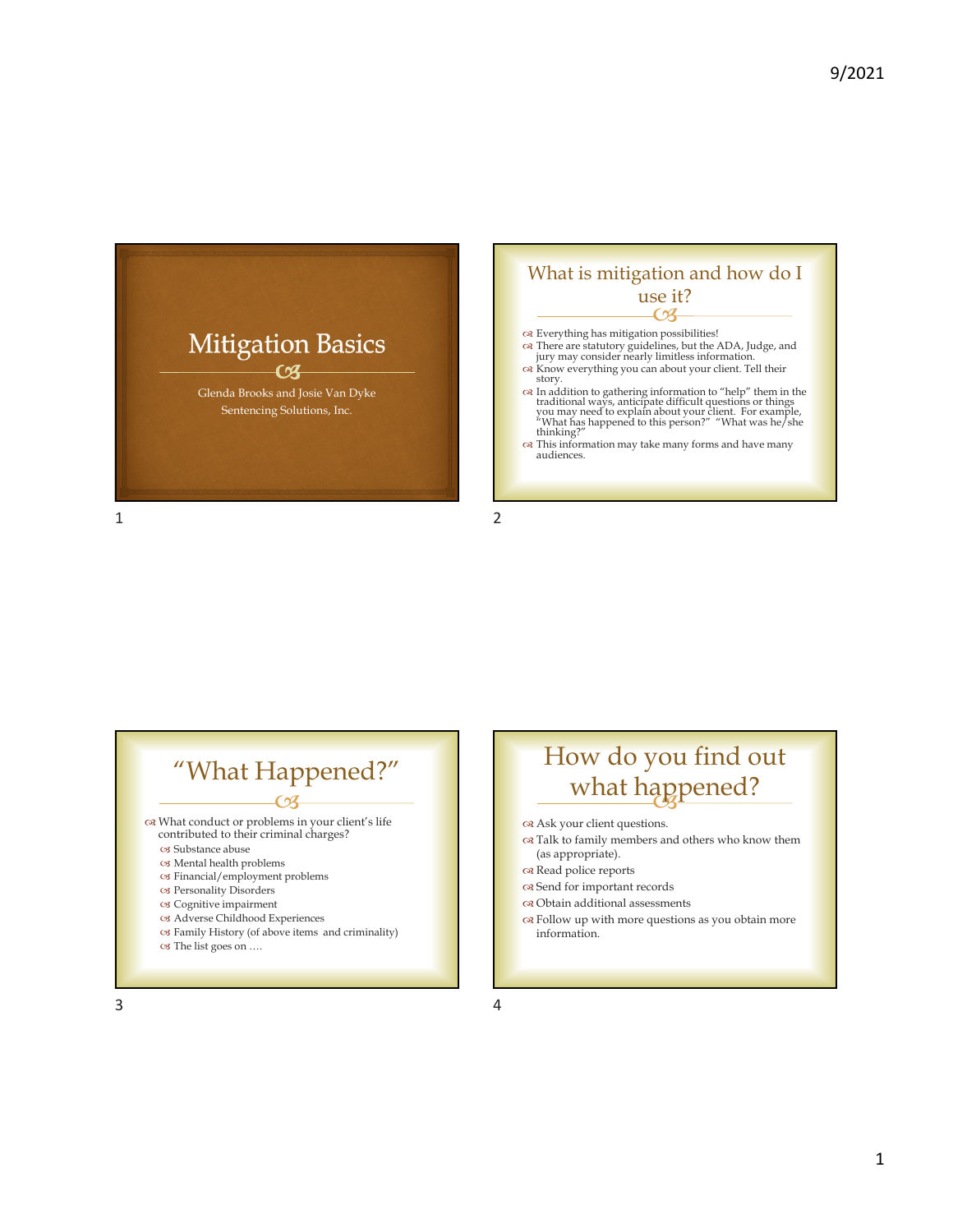# Questions Questions Questions Ask your client

You can ask direct questions such as:

- Do you have any psychiatric or medical diagnoses?
- Do you have a drug or alcohol problem?
- What is your financial situation?
- Was Social Services ever involved with your family?
- Have you ever received services for a developmental disability or brain injury?
- Can you read and write okay?
- Sometimes this will work.

## Ask your client **Questions**

#### on More indirect questions:

- Are you taking any medications?
- Have you ever been hospitalized for any reason? Who was your last doctor? Do you remember why you saw them?
- 
- Have you ever been to treatment for drugs or alcohol? Have you ever been court ordered to have a substance abuse assessment?
- 
- Are there any drug or alcohol charges on your criminal record?
- $\infty$  Did you receive special education services or have an IEP when you were in school?
- Do you receive disability benefits?
- Are you currently employed or where did you last work?
- Where are you living? Have you ever been homeless?
- How do you pay your bills?

 $5<sub>6</sub>$ 

## What's Right

- $-**CA**$  Don't forget everyone has someone who loves them and thinks they are great!
- Who is the person who has treated you the best?
- Who do you love/like/respect?
- Did you play sports or were you involved in any extra activities?
- Did you go to Sunday School?
- What are your job skills?
- What classes have you taken (even while incarcerated)?
- This is just a starter list.

#### $CZ$  Gaining client trust and gathering information is a Be Patient and Persistent

- process.
- Be patient. Many of the topics you will discuss can be painful for your client.
- The client may not be fully aware of the impact of some experiences on him/her and may be processing issues as you are working with them.
- Your hard work will help earn your client's trust. This can make him/her more likely to take your advice regarding difficult legal decisions.

 $7$  8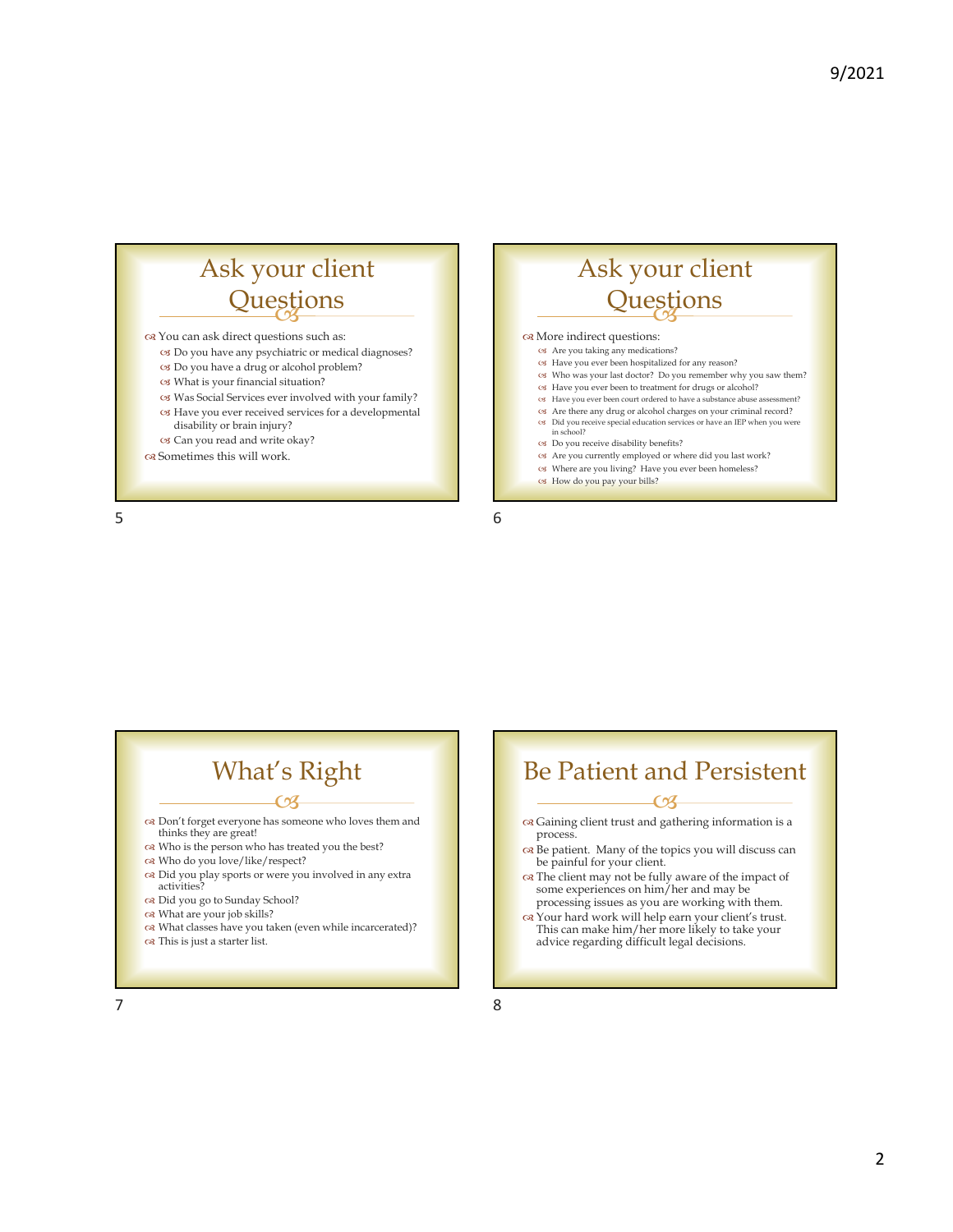

#### 9 10

### $\overline{\mathcal{C}}$ Talk to family members (If appropriate)

- Many clients will want you to speak with family members to show that they have support in the community or to verify their personal history.
- Understanding family history can often help explain a defendant's current situation, behaviors, and attitudes.
- 
- If the client does not want you to talk to family, you need to ask yourself why. There is a reason for this also. Family can be a source of support and/or part of the reason your client is in trouble.
- $\infty$  Use caution when relying on family members for information.<br> $\infty$  If your client has no "diagnosed" issues such as substance abuse, medical, mental health, or is not in crisis, family history may be the only thing t

# Get the family on board!

- $\overline{\mathcal{C}}$ Visit them in person if you can.
- $\alpha$  Have them tell you specific stories about the client.
- $\propto$  Ask open-ended questions whenever possible.
- Get pictures and awards!
- Have them tell you about others who are important in your client's life. (Get contact information.)
- Often families will help get character letters for the client.
- $\propto$  Building a relationship with the family will sometimes help build trust with your client.

 $\epsilon$  of Use Information gathered from client, family, and other documents to prepare a genogram (family tree). This is a great visual aid that shows a lot of information in a clear format. You can show substance abuse, mental health, criminal history, family dysfunction and much more in one visual aid. This can have a big impact on a prosecutor, judge, or jury. Genograms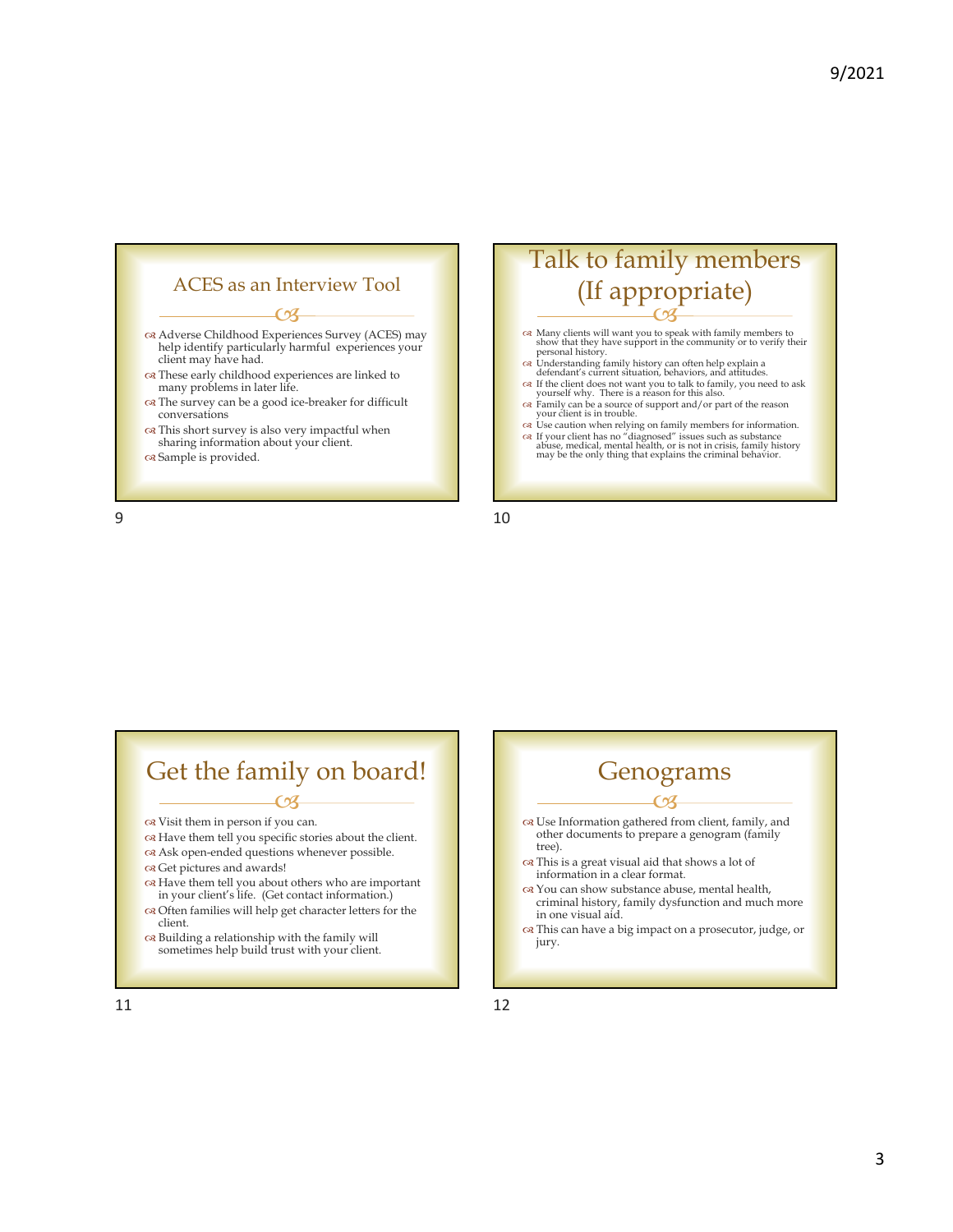





- You have already asked their history so all you need is the appropriate signed release or court order!
- 
- $\propto$  First try just asking clients, "Where do I need to send for records to verify your history?"  $\propto$  Many clients want to help and understand documents are more convincing to district attorneys and judges than their r
- This helps verify diagnoses, treatments, medications, family issues, educational problems.
- Can contain positive or negative information.
- Records can be VERY expensive. A solid court order will allow you to secure records without outrageous invoices.